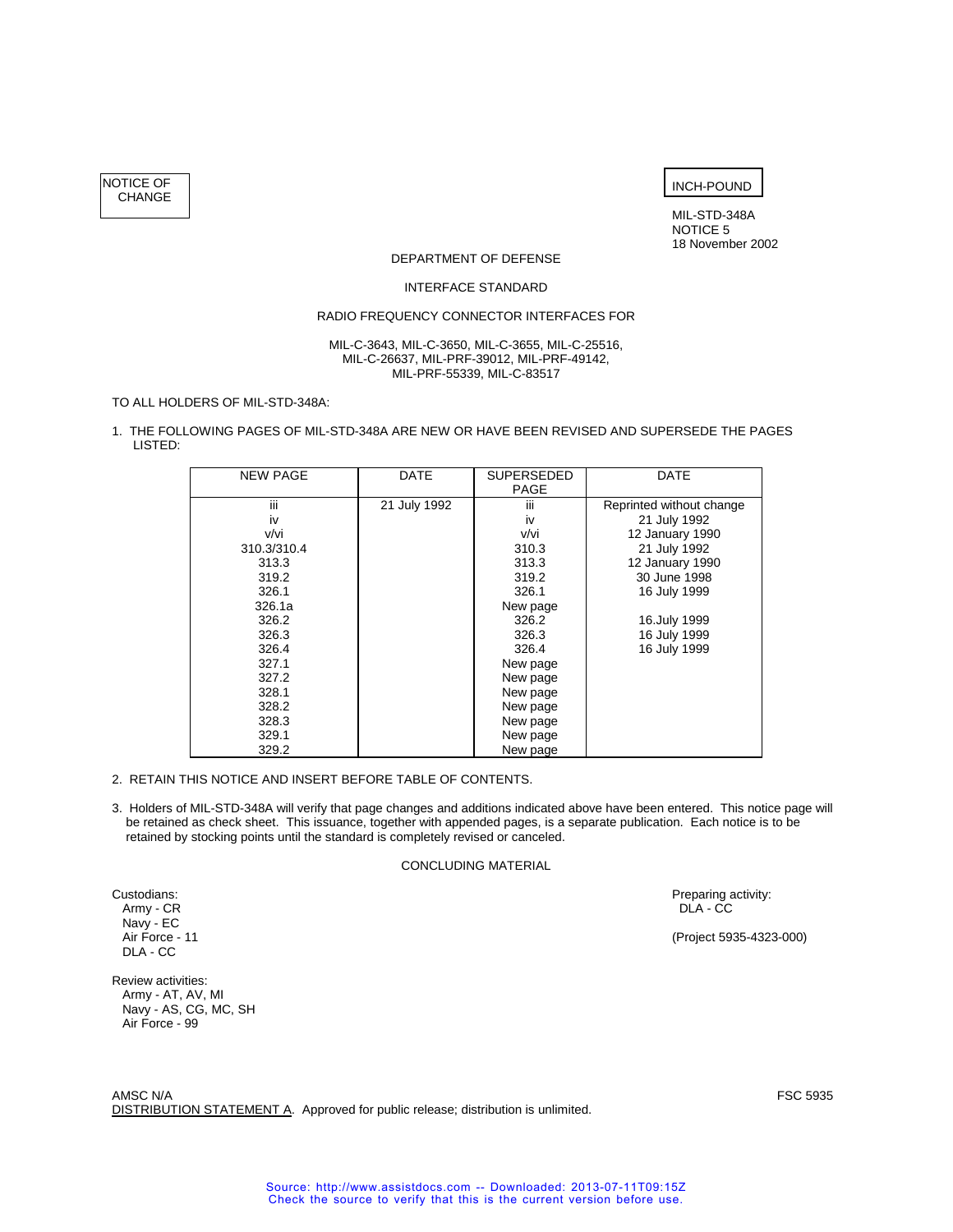# **CONTENTS**

na de la provincia de la provincia de la provincia de la provincia de la provincia de la provincia de la provi

| 1 <sub>1</sub>                  | <b>SCOPE</b>                                                                                    | 1                                          |
|---------------------------------|-------------------------------------------------------------------------------------------------|--------------------------------------------|
| 1.1<br>1.2                      | Purpose<br>Scope                                                                                | 1<br>1                                     |
| 2.                              | REFERENCE DOCUMENTS                                                                             | $\overline{2}$                             |
| 2.1<br>2.1.1<br>2.2             | Government documents<br>Specification, and standards<br>Order of precedence                     | $\begin{array}{c} 2 \\ 2 \\ 2 \end{array}$ |
| 3.                              | <b>DEFINITIONS</b>                                                                              | 3                                          |
| 3.1                             | Terms                                                                                           | 3                                          |
| 4.                              | <b>GENERAL REQUIREMENTS</b>                                                                     | 4                                          |
| 5.                              | <b>DETAILED REQUIREMENTS</b>                                                                    | 5                                          |
| 5.1<br>5.2<br>5.3<br>5.4<br>5.5 | Gauge tests<br>Marking<br>Drawing notes<br>Change effectivity<br>Disposition of stock           | 5<br>5<br>$\mathbf 5$<br>$\frac{5}{5}$     |
| 6.                              | <b>NOTES</b>                                                                                    | 6                                          |
| 6.1<br>6.2<br>6.3<br>6.4        | Intended use<br>Patent notice<br>Subject term (key word) listing<br>Changes from previous issue | 6<br>$\,6$<br>$\,$ 6 $\,$<br>6             |
|                                 |                                                                                                 | <b>FIGURES</b>                             |

| $101 - 1.$  | Interface, series TWTNC, coupling nut               | 101.1 |
|-------------|-----------------------------------------------------|-------|
| $101 - 2.$  | Interface, series TWTNC, no coupling nut            | 101.2 |
| $102 - 1.$  | Interface, series TWBNC, with coupling nut          | 102.1 |
| $102 - 2.$  | Interface, series TWBNC, coupling nut               | 102.2 |
| $102-3.$    | Interface, series TWBNC, without coupling nut       | 102.3 |
| $103 - 1.$  | Interface, series TWSMC, with coupling nut          | 103.1 |
| $103 - 2.$  | Interface, series TWSMC, without coupling nut       | 103.2 |
| 104-1.      | Interface, series TWSMB, with coupling mechanism    | 104.1 |
| $104 - 2.$  | Interface, series TWSMB, without coupling mechanism | 104.2 |
| $201 - 1.$  | Interface, series TRB, pin contact                  | 201.1 |
| $201 - 2.$  | Interface, series TRB, socket contact               | 201.2 |
| $202 - 1.$  | Interface, series TRT, pin contact                  | 202.1 |
| $202 - 2.$  | Interface, series TRT, socket contact               | 202.2 |
| $301 - 1$ . | Interface, series BNC, pin contact                  | 301.1 |
| $301 - 2.$  | Interface, series BNC, socket contact               | 301.2 |
| $302 - 1$ . | Interface, series C, pin contact                    | 302.1 |
| $302 - 2.$  | Interface, series C, socket contact                 | 302.2 |
| $303-1.$    | Interface, series MHV, pin contact                  | 303.1 |
| $303 - 2.$  | Interface, series MHV, socket contact               | 303.2 |
| $304-1.$    | Interface, series N, pin contact                    | 304.1 |
| $304 - 2.$  | Interface, series N, Socket contact                 | 304.2 |
| $305 - 1$ . | Interface, series QL, pin contact                   | 305.1 |
| $305 - 2.$  | Interface, series QL, socket contact                | 305.2 |

# REPRINTED WITHOUT CHANGE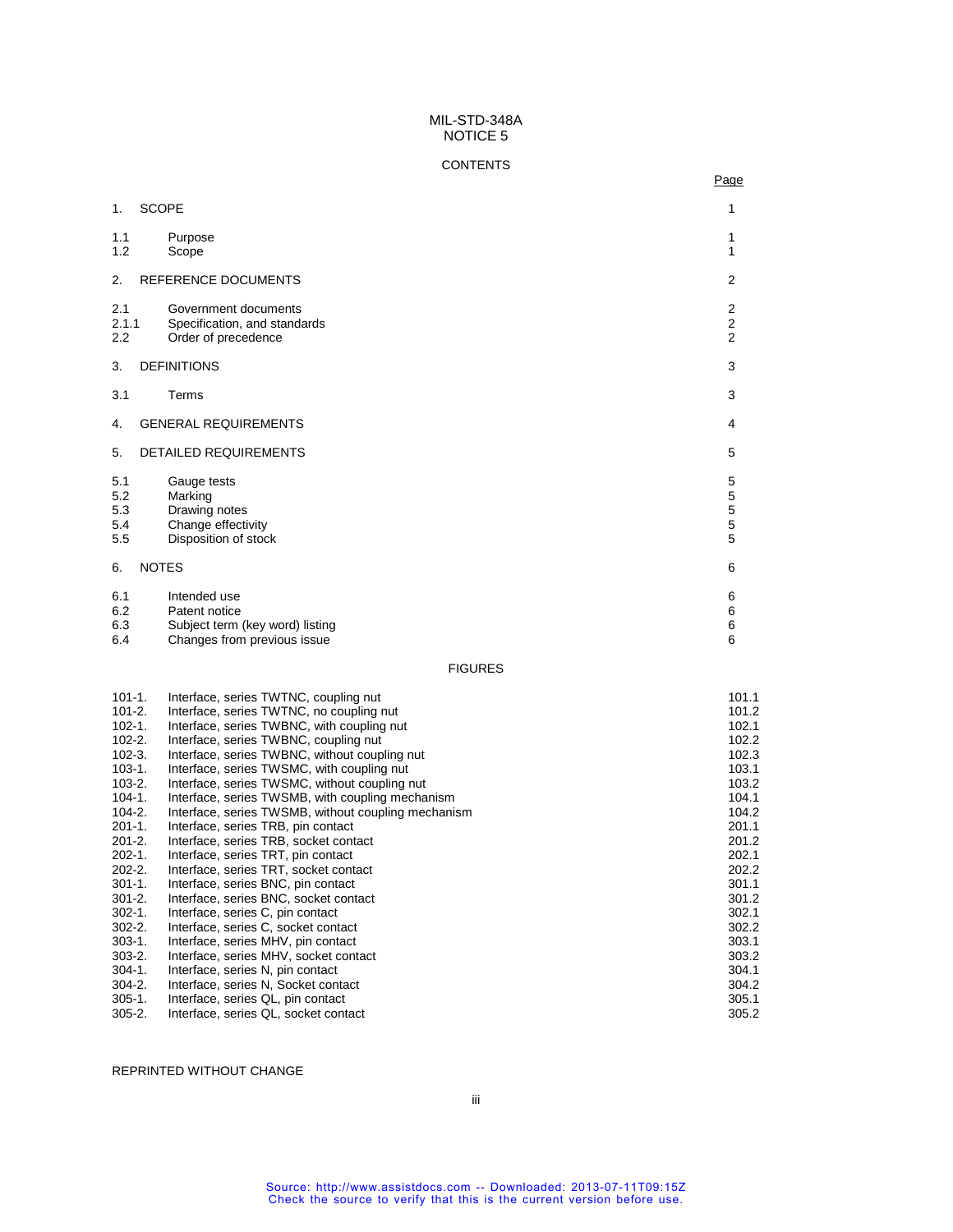#### **CONTENTS**

na ang pag-agamatan na kabupatèn Sulawesi Kabupatèn Sulawesi Kabupatèn Sulawesi Kabupatèn Sulawesi Kabupatèn S

306-1. Interface, series QM, pin contact 306.1 and 306.1 and 306.1 and 306.2 and 306.2 and 306.2 and 306.2 and 306.2 and 306.2 and 306.2 and 306.2 and 306.2 and 306.2 and 306.2 and 306.2 and 306.2 and 306.2 and 306.2 and 3 Interface, series QM, socket contact 307-1. Interface, series QNC, pin contact 307.1 and 307.1 307.2 307.2 and 307.2 307.2 307.2 307-2. Interface, series QNC, socket contact 307.2<br>308-1. Interface, series QSC, pin contact 308.1 308-1. Interface, series QSC, pin contact 308.1 and 308.1 308.2 and 308.2 308.2 and 308.2 308.2 308.2 308-2. Interface, series QSC, socket contact 308.2<br>309-1. Interface. series SC, pin contact 309.1 309-1. Interface, series SC, pin contact 309.1 309.1 309.2 309.2 309.2 309.2 309.2 309.2 309.2 309.2 309.2 309.2 Interface, series SC, socket contact 310-1. Interface, series SMA, pin contact 310.1 310.2 and 310.3 310.3 310.3 310.2 Interface, series SMA, socket contact 310-3. Interface, series SMA, no contact 310.3<br>311-1. Interface. series SMB. pin contact 311.1 311-1. Interface, series SMB, pin contact<br>311-2. Interface, series SMB, socket cont 311-2. Interface, series SMB, socket contact 311.2<br>312-1. Interface, series SMC, pin contact 312.1 Interface, series SMC, pin contact 312-2. Interface, series SMC, socket contact 312.2 313-1. Interface, series TNC, pin contact 313.1 313.1 313-2. Interface, series TNC, socket contact 313.2<br>313-3. Interface. series TNCA. pin contact. air interface 313.3 Interface, series TNCA, pin contact, air interface 313-4. Interface, series TNCA, socket contact, air interface<br>314-1. Interface, series SHV, pin contact 314.1 Interface, series SHV, pin contact 314-2. Interface, series SHV, socket contact 314.2 315-1. Interface, series LC, pin contact 315.1 315.1 315-2. Interface, series LC, socket contact and the series of the series of the series 315.2<br>315-3. Interface, series LC, pin contact and the series of the series 315.3 Interface, series LC, pin contact 315-4. Interface, series LC, socket contact 315.4 and 315.4 and 315.4 and 315.5 and 315.5 and 315.5 and 315.5 and 315.5 and 315.5 and 315.5 and 315.5 and 315.5 and 315.5 and 315.5 and 315.5 and 315.5 and 315.5 and 315.5 an Interface, series LC, pin contact 315-6. Interface, series LC, socket contact 315.6 316-1. Interface, coaxial environment resistant and the state of the state of the state of 316.1<br>316-2. Interface, coaxial environment resistant and the state of the state of 316.2 316-2. Interface, coaxial environment resistant and the state of the state of the state of 316.2<br>316-3. Interface, coaxial environment resistant and the state of the state of 316.3 316-3. Interface, coaxial environment resistant<br>316-4. Interface, coaxial environment resistant 316-4. Interface, coaxial environment resistant 316.4 and 316.4 and 316.4 and 316.4 and 316.4 and 317.1 Interface, series HN, pin contact 317-2. Interface, series HN, socket contact 317.2<br>318-1. Interface. series LT. no contact 318.1 318-1. Interface, series LT, no contact<br>318-2. Interface, series LT, socket con 318-2. Interface, series LT, socket contact and the series of the series of the state 318.2<br>319-1. Interface, series SSMA, pin contact 319.1 Interface, series SSMA, pin contact 319-2. Interface, series SSMA, socket contact 319.2<br>320-1. Interface. series SSMB. pin contact 320.1 Interface, series SSMB, pin contact 320-2. Interface, series SSMB, socket contact 320.2<br>321-1. Interface. series BMA. pin contact 321.1 Interface, series BMA, pin contact 321-2. Interface, series BMA, socket contact 321.2<br>321-3. Interface, dimension table, series BMA 321.3 Interface, dimension table, series BMA 322-1. Interface, series BMB, pin contact 322.1 and 322.1 and 322.1 and 322.1 and 322.2 and 322.2 and 322.2 and 322.2 322-2. Interface, series BMB, socket contact 322.2 323-1. Interface, series SMK, pin contact 323.1 and 323.1 and 323.1 and 323.1 and 323.2 and 323.2 and 323.2 and 323.2 Interface, series SMK, socket contact 325-1. Interface, series BMZ, pin contact 325.1 and 325.1 and 325.1 325.2 and 325.2 325.2 325.2 Interface, series BMZ, socket contact 326-1. Interface, series SMP, socket contact (uncabled connector) 326.1 326-1a Interface, series SMP, socket contact (cabled connector) 326.1a 326-2. Interface, series SMP, pin contact, full detent 326.2<br>326-3. Interface. series SMP. pin contact. limited detent 326.3 Interface, series SMP, pin contact, limited detent 326-4. Interface, series SMP, pin contact, smooth bore 326.4 and 326.4 and 326.4 and 326.5 and 326.5 and 326.5 and 326.5 and 326.5 and 326.5 and 326.5 and 326.5 and 326.5 and 326.5 and 326.5 and 326.5 and 326.5 and 326.5 a Interface, series SMP, pin contact, catchers mit 327-1. Threaded plug - pin center contact (DBA) 327-1. Separation of the state of the state of the state of the state of the state of the state of the state of the state of the state of the state of the state of the state Threaded plug - socket center contact (DBA) 328.1. SMPM female interface 328.1 SMPM female interface 328.1 SMPM female interface 328.1 SMPM male full detent interface 328-3. SMPM male smooth bore interface 328.3

SUPERSEDES PAGE IV OF NOTICE 2 iv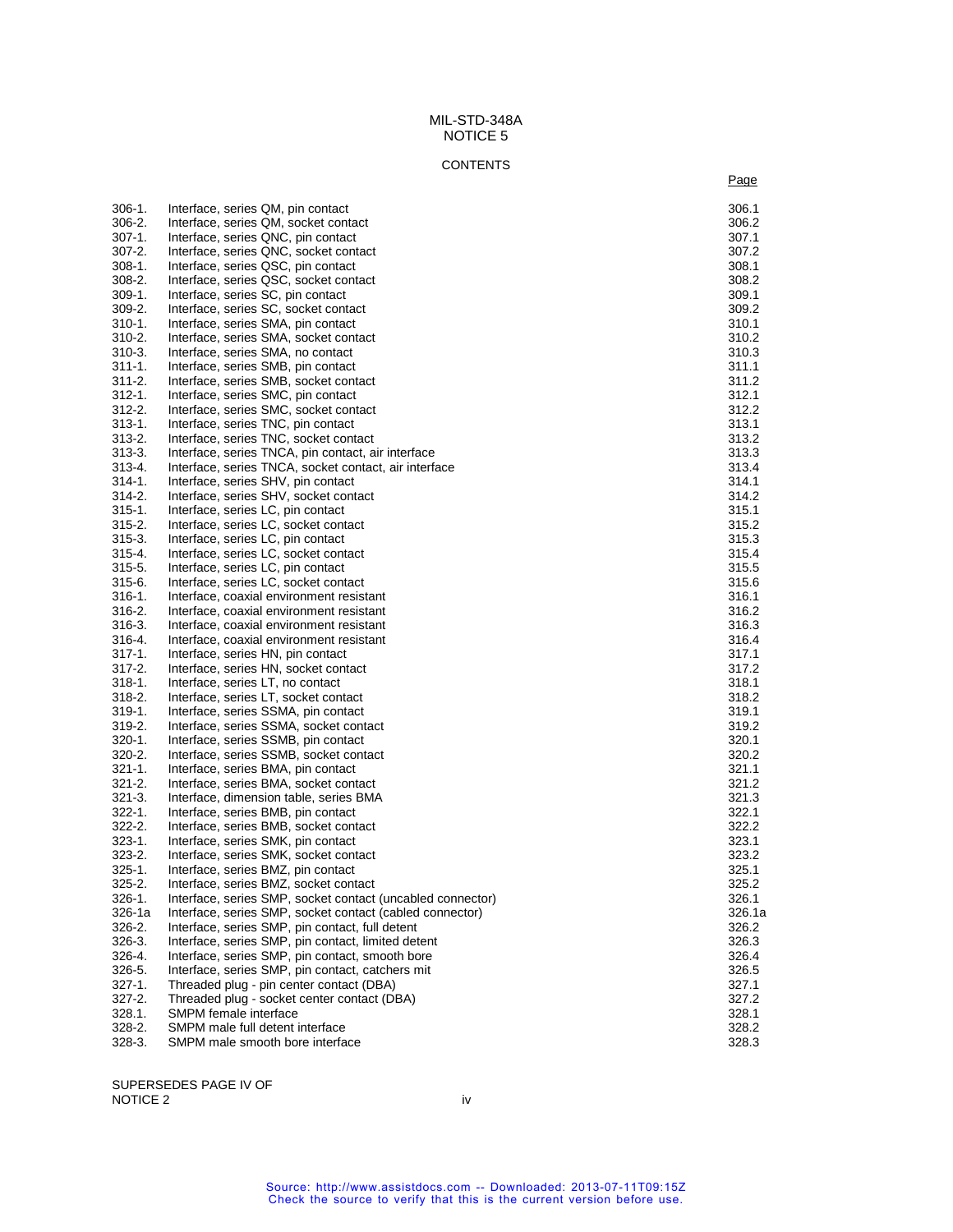# **CONTENTS**

na de la construcción de la construcción de la construcción de la construcción de la construcción de la construcción de la construcción de la construcción de la construcción de la construcción de la construcción de la cons

| $329-1.$    | Interface series TK, pin contact                      | 329.1 |
|-------------|-------------------------------------------------------|-------|
| 329.2.      | Interface series TK, socket contact                   | 329.2 |
| $401 - 1.$  | Interface, test connector, series C, pin contact      | 401.1 |
| $401 - 2.$  | Interface, test connector, series C, socket contact   | 401.2 |
| $401 - 3.$  | Interface, mated test connector, series C             | 401.3 |
| $402 - 1$ . | Interface, test connector, series N, socket contact   | 402.1 |
| $402 - 2.$  | Interface, test connector, series N, socket contact   | 402.2 |
| $402 - 3.$  | Interface, mated test connector, series N             | 402.3 |
| $403 - 1$   | Interface, test connector, series SC, pin contact     | 403.1 |
| $403 - 2.$  | Interface, test connector, series SC, socket contact  | 403.2 |
| $403-3.$    | Interface, mated test connector, series SC            | 403.3 |
| $404 - 1$ . | Interface, test connector, series BNC, pin contact    | 404.1 |
| $404 - 2.$  | Interface, test connector, series BNC, socket contact | 404.2 |
| $404-3.$    | Interface, mated test connector, series BNC           | 404.3 |
| $405 - 1.$  | Interface, test connector, series SMA, pin contact    | 405.1 |
| $405 - 2.$  | Interface, test connector, series SMA, socket contact | 405.2 |
| $405 - 3.$  | Interface, mated test connector, series SMA           | 405.3 |
| $406-1.$    | Interface, test connector, series TNC, pin contact    | 406.1 |
| $406 - 2.$  | Interface, test connector, series TNC, socket contact | 406.2 |
| $406-3.$    | Interface, mated test connector, series TNC           | 406.3 |
| 407-1.      | Interface, test connector, series SMB, pin contact    | 407.1 |
| 407-2.      | Interface, test connector, series SMB, socket contact | 407.2 |
| $407-3.$    | Interface, mated test connector, series SMB           | 407.3 |
| $408-1.$    | Interface, test connector, series SMC, pin contact    | 408.1 |
| $408 - 2.$  | Interface, test connector, series SMC, socket contact | 408.2 |
| $408-3.$    | Interface, mated test connector, series SMC           | 408.3 |
| $409-1.$    | Interface, test connector, series QNC, pin contact    | 409.1 |
| $409-2.$    | Interface, test connector, series QNC, socket contact | 409.2 |
| $409-3.$    | Gap of mated standard test connector, series QNC      | 409.3 |
| $410-1.$    | Interface, test connector, series QSC, pin contact    | 410.1 |
| $410 - 2.$  | Interface, test connector, series QSC, socket contact | 410.2 |
| 410-3.      | Gap of mated standard test connector, series QSC      | 410.3 |
|             |                                                       |       |

SUPERSEDES PAGE V OF NOTICE 1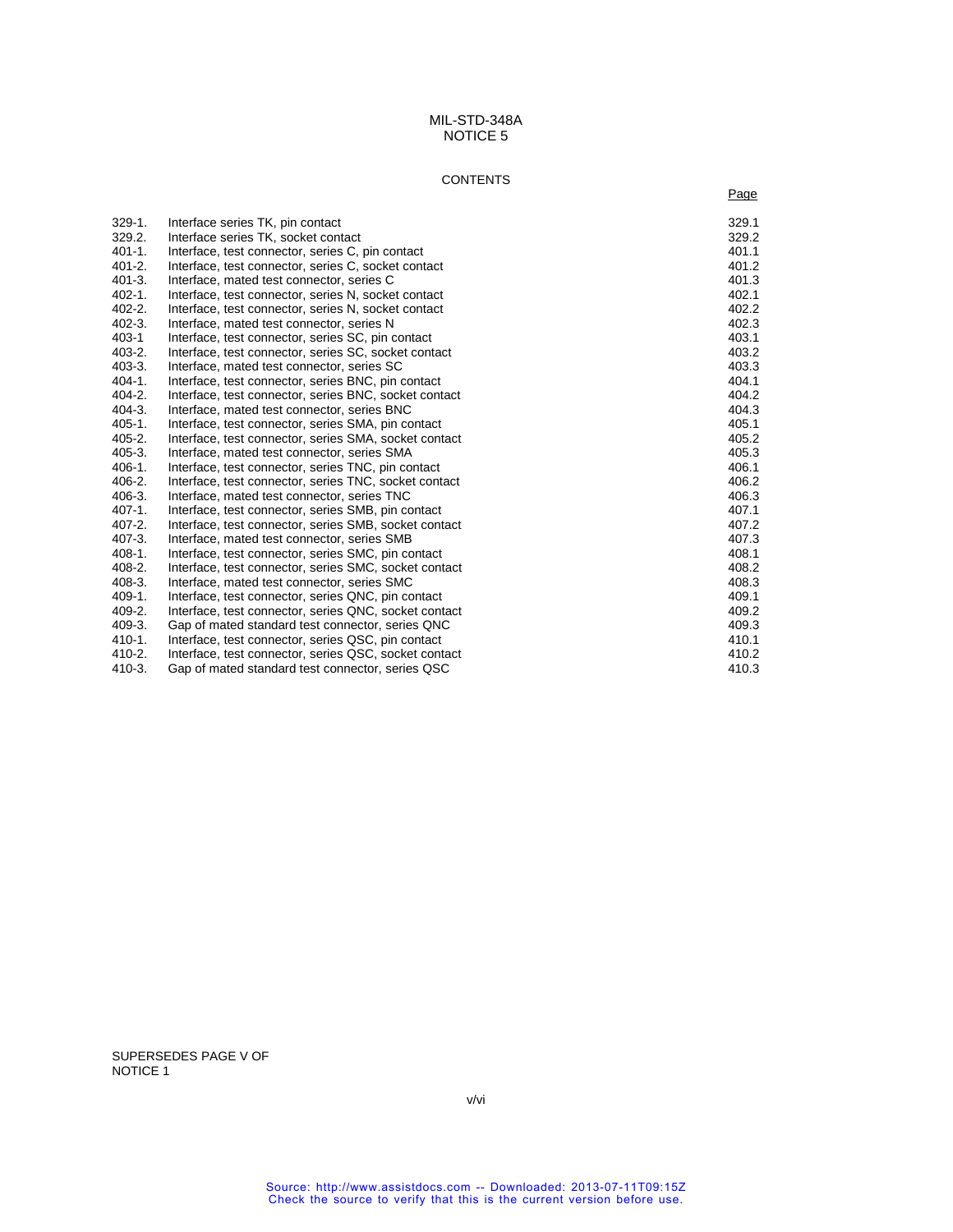

| Inches | mm   | Inches | mm   |
|--------|------|--------|------|
| .000   | 0.00 | .135   | 3.43 |
| .003   | 0.08 | .150   | 3.81 |
| .015   | 0.38 | .1808  | 4.59 |
| .045   | 1.14 | .250   | 6.35 |
| .101   | 2.57 | .309   | 7.85 |
| .130   | 3.30 | .315   | 8.00 |

NOTES:

- 1. Dimensions are in inches.
- 2. Metric equivalents are given for general information only.
- 3. Reference MIL-PRF-39012/92 for cable stripping dimensions.

### FIGURE 310-3. Interface, series SMA, no contact.

SUPERSEDES PAGE 310.3 OF NOTICE 2

310.3/310.4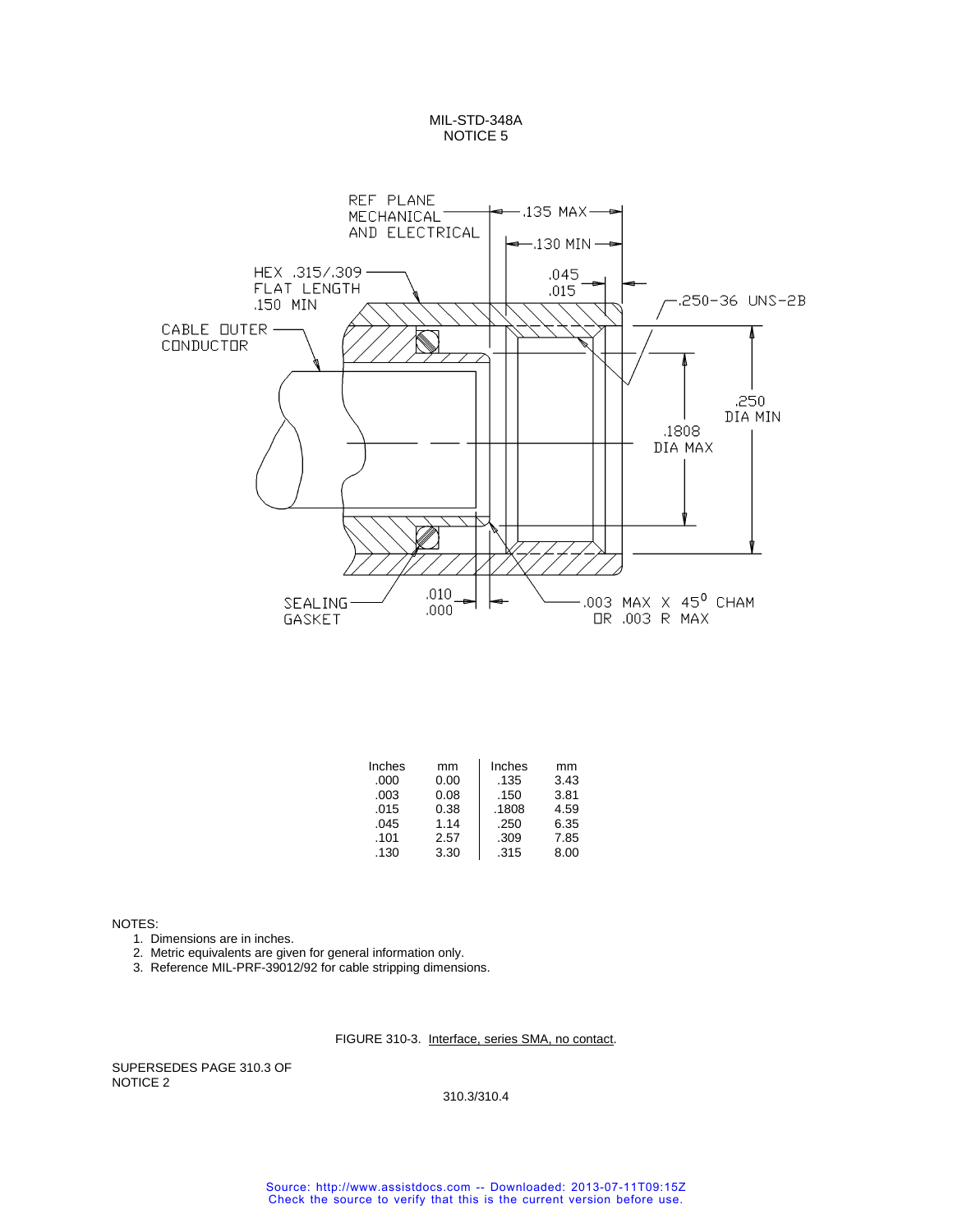

- 1. Three holes .027 inch minimum diameter equally spaced for safety wiring when required. Location on coupling nut is optional.
- 2. Dimension with nut bias fully forward.
- 3. For unslotted version. Slotted designs must meet gauge test, B dimension will not apply.

#### FIGURE 313-3. Interface, series TNCA, pin contact, air interface.

SUPERSEDES PAGE 313.3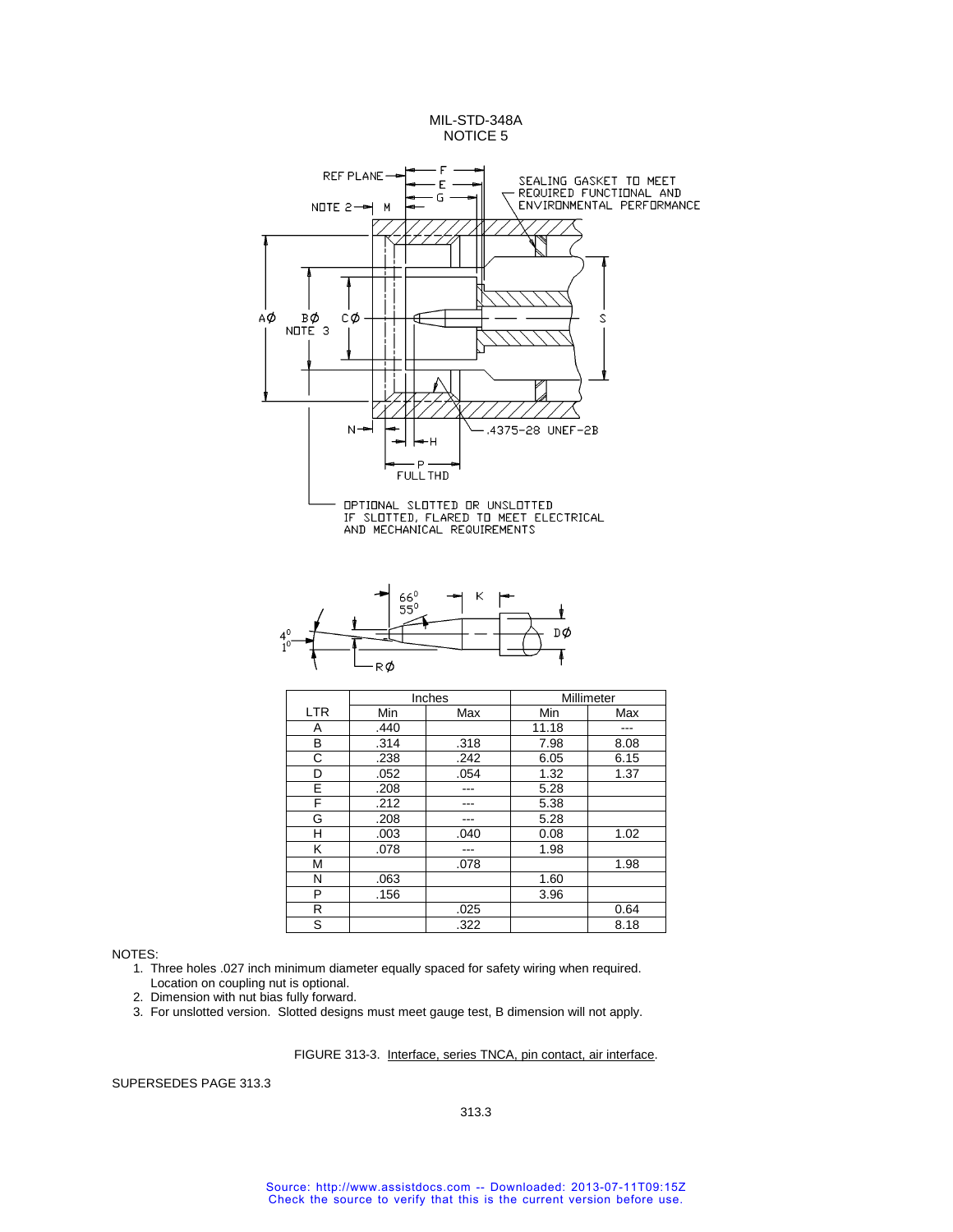

| Inches | mm    |
|--------|-------|
| .005   | 0.13  |
| .0195  | 0.50  |
| .0210  | 0.533 |
| .170   | 4.32  |
| .190   | 4.83  |
|        |       |

|            |       | Inches | <b>Millimeters</b> |       |
|------------|-------|--------|--------------------|-------|
| <b>LTR</b> | Min   | Max    | Min                | Max   |
| ΑØ         | .147  | .160   | 3.89               | 4.06  |
| BØ         | .127  | .130   | 3.23               | 3.30  |
| C          | .075  | .077   | 1.90               | 1.96  |
| D          | .000  | .010   | 0.00               | 0.25  |
| E.         | .020  | .040   | 0.51               | 1.02  |
| F          | .075  |        | 1.90               |       |
| G          | .000  | .010   | 0.00               | 0.25  |
| JØ         | .0335 | .0348  | 0.851              | 0.884 |
| κ          | .230  |        | 5.84               |       |

NOTE: Clearance for coupling nut.

FIGURE 319-2. Interface, series SSMA, socket contact.

SUPERSEDES PAGE 319.2 OF NOTICE 1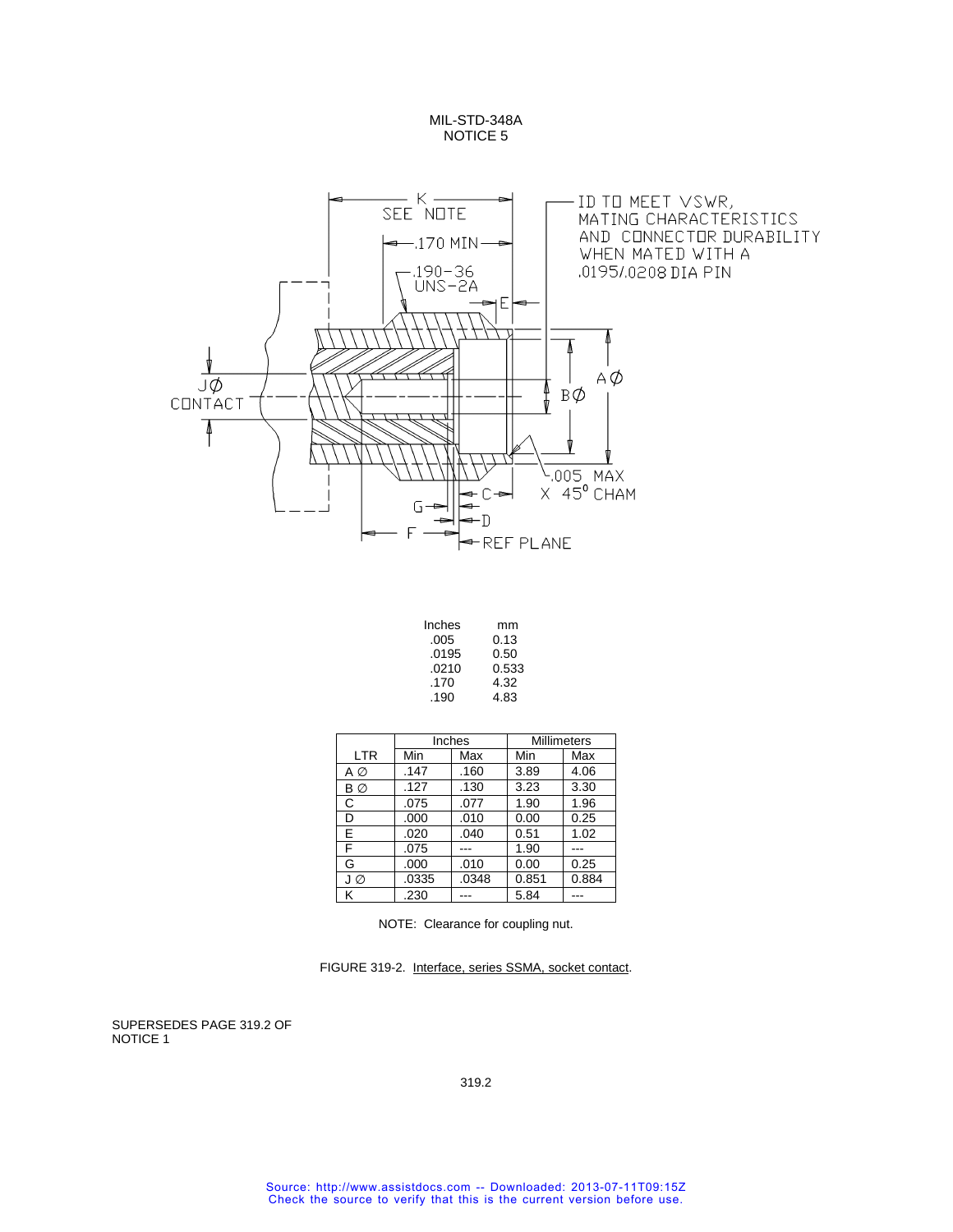



1. Dimensions are in inches.

2. Metric equivalents are given for general information only.

- 3. Interface shall meet the force to engage and disengage requirements in accordance with DSCC drawing 94008.
- 4. Form and dimension of outer conductor to meet electrical and mechanical requirements.

FIGURE 326-1. Interface, series SMP, socket contact (uncabled connector).

SUPERSEDES PAGE 326.1 OF NOTICE 4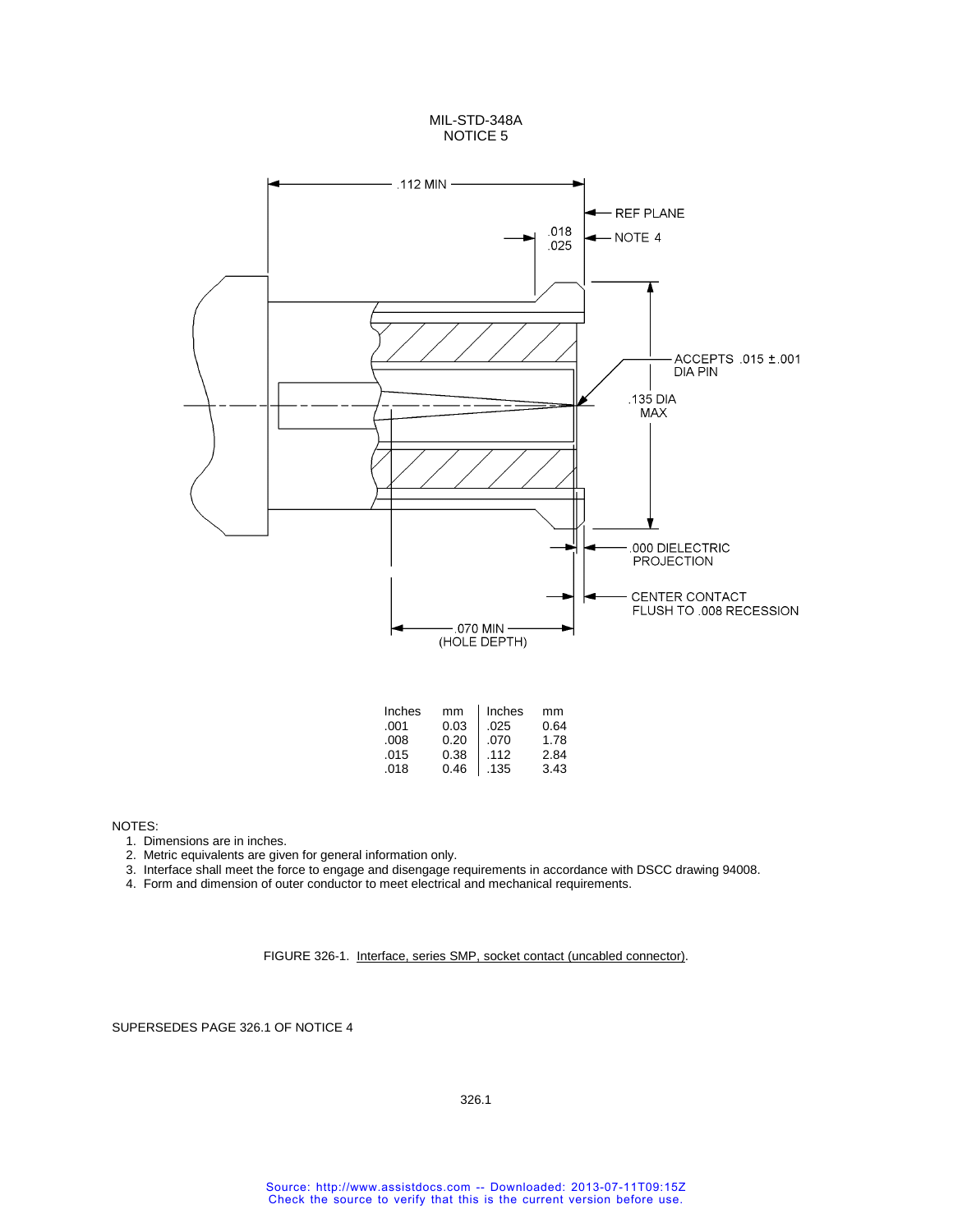

- 1. Dimensions are in inches.
- 2. Metric equivalents are given for general information only.
- 3. Interface shall meet the force to engage and disengage requirements in accordance with DSCC drawing 94008. 4. EMI shield configuration optional: Shall not prevent proper engagement of detent required. To meet
- mechanical and electrical requirements of DSCC drawing 94008.
- 5. Form and dimension of outer conductor to meet electrical and mechanical requirements.

FIGURE 326-1a. Interface, series SMP, socket contact (cabled connector).

NEW PAGE

326.1a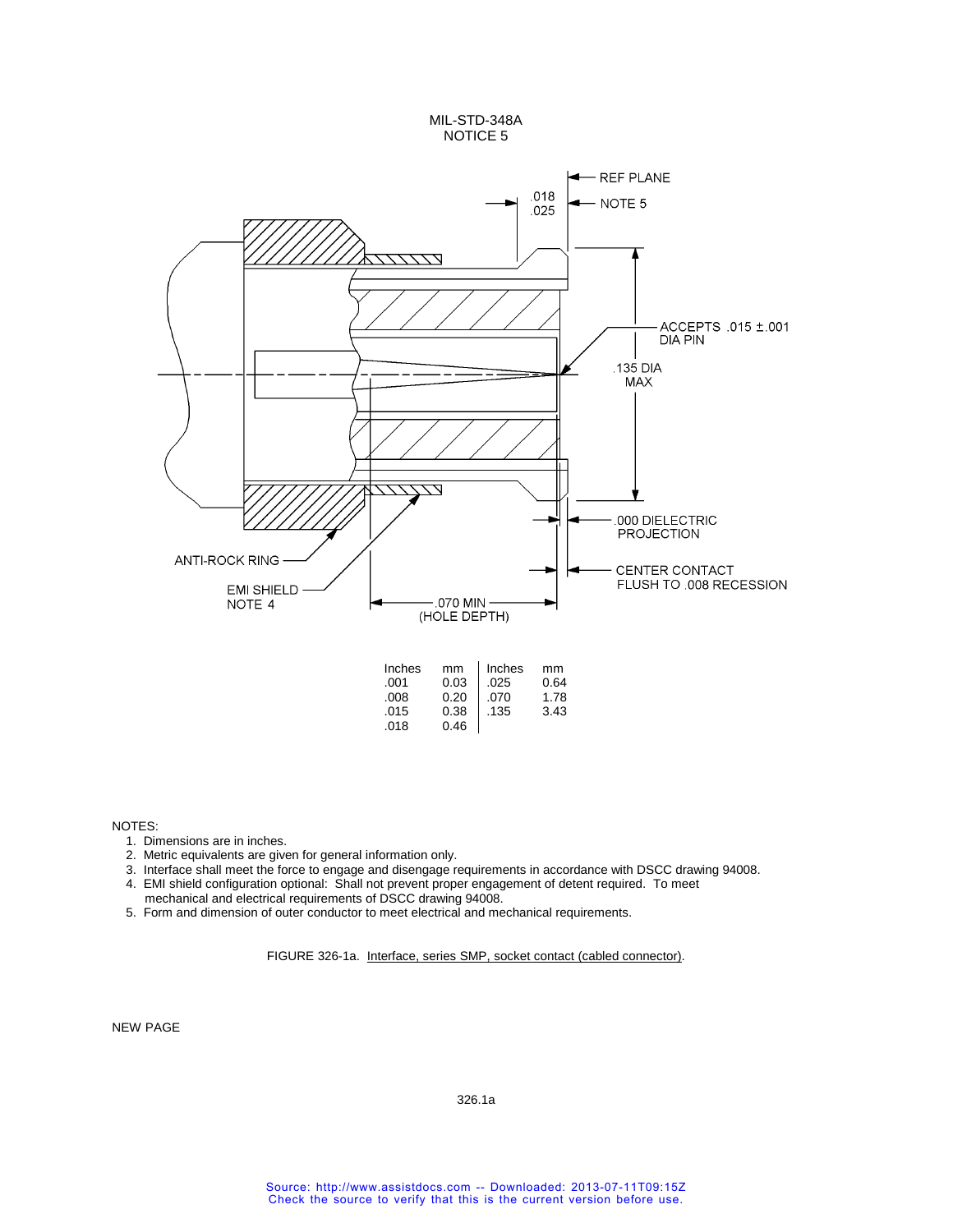

| Inches | mm    | Inches | mm   |
|--------|-------|--------|------|
| .001   | 0.03  | .045   | 1.14 |
| .0015  | 0.038 | .054   | 1.37 |
| .002   | 0.05  | .055   | 1.40 |
| .003   | 0.08  | .110   | 2.79 |
| .008   | 0.20  | .116   | 2.95 |
| .015   | 0.38  | .125   | 3.18 |
| .0220  | 0.056 | .144   | 3.66 |
| .035   | 0.89  |        |      |

NOTES:

- 1. Dimensions are in inches.
- 2. Metric equivalents are given for information only.
- 3. Pin may not be supplied with shroud, refer to the applicable specification.

FIGURE 326-2. Interface, series SMP, pin contact, full detent.

SUPERSEDES PAGE 326.2 OF NOTICE 3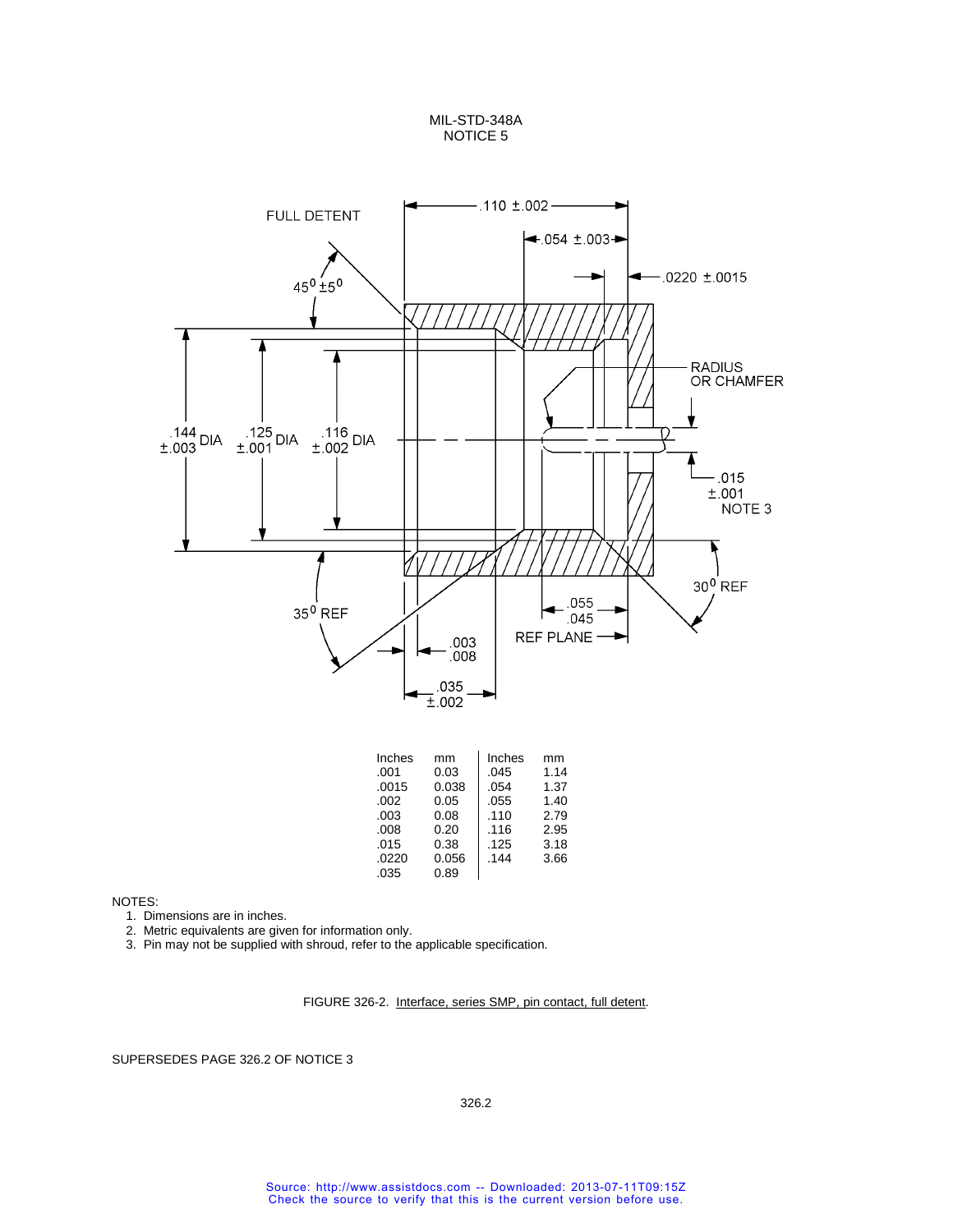

NOTES:

1. Dimensions are in inches.

2. Metric equivalents are given for information only.

3. Pin may not be supplied with shroud, refer to applicable specification.

FIGURE 326-3. Interface, series SMP, pin contact, limited detent.

SUPERSEDES PAGE 326.3 OF NOTICE 3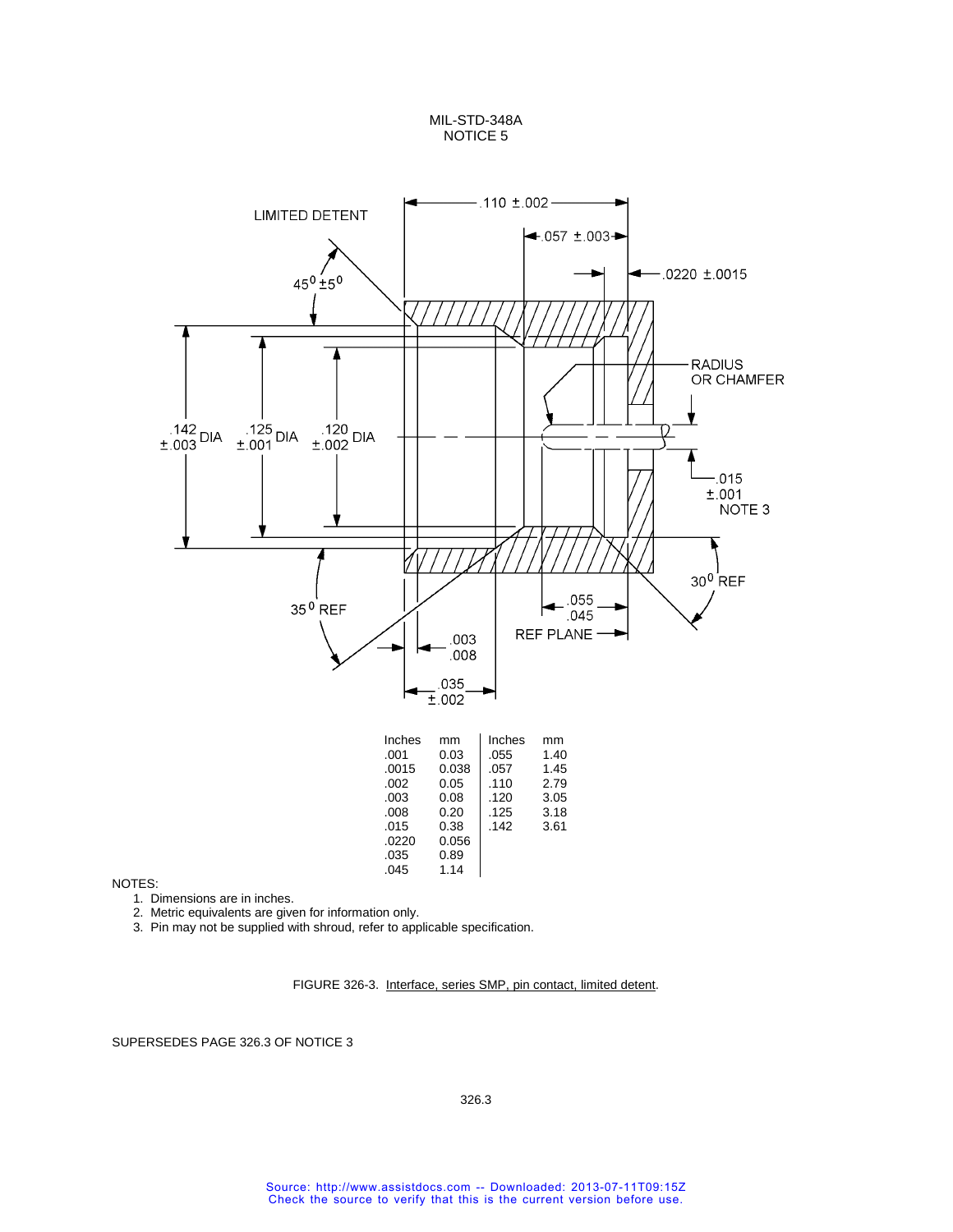

NOTES:

1. Dimensions are in inches.

2. Metric equivalents are given for information only.

3. Pin may not be supplied with shroud, refer to applicable specification.

FIGURE 326-4. Interface, series SMP, pin contact, smooth bore.

SUPERSEDES PAGE 326.4 OF NOTICE 3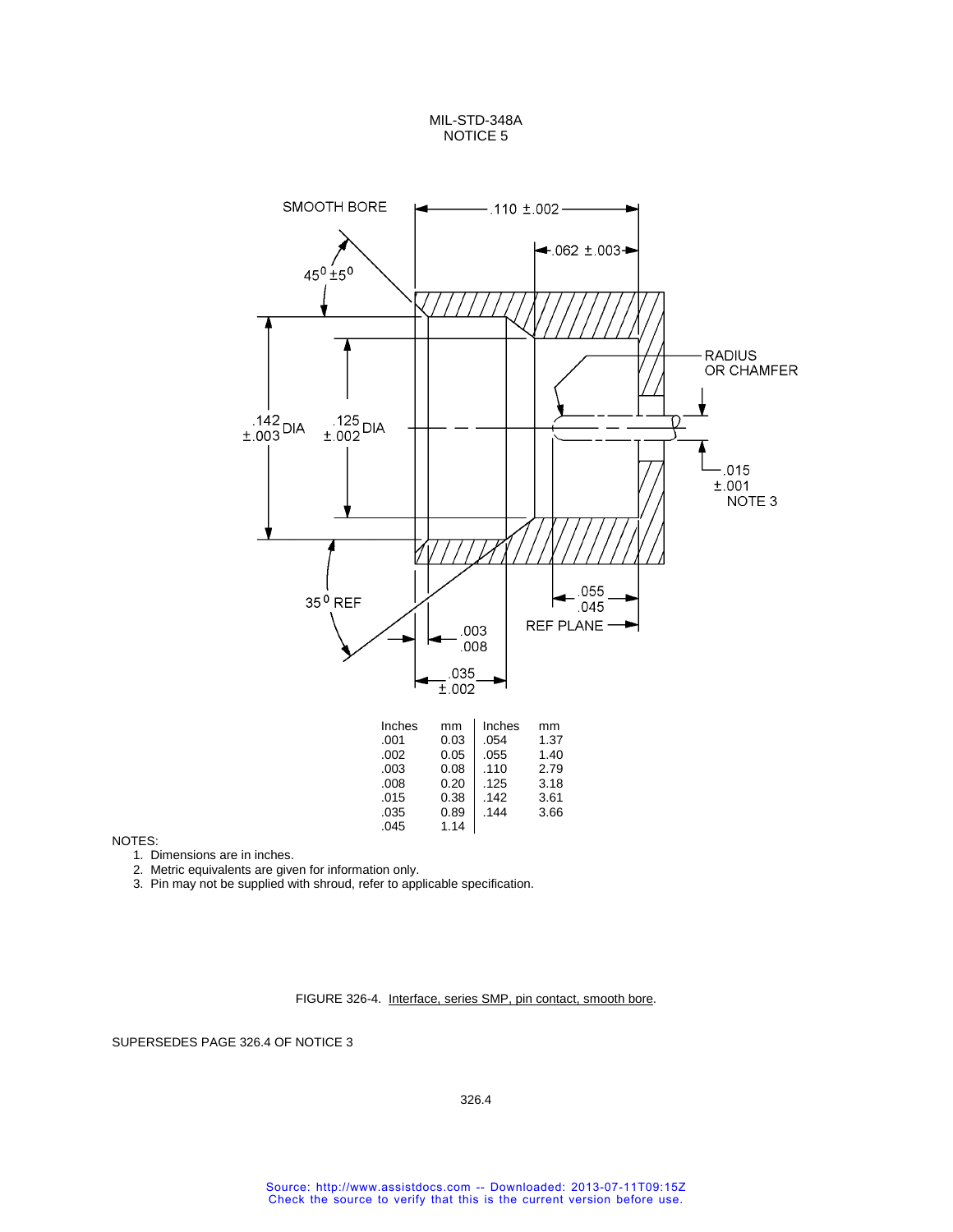

| Inches | mm   | Inches | mm    |
|--------|------|--------|-------|
| .004   | 0.10 | .070   | 1.78  |
| .005   | 0.13 | .075   | 1.91  |
| .006   | .015 | .085   | 2.16  |
| .007   | 0.18 | .105   | 2.66  |
| .009   | 0.23 | .124   | 3.15  |
| .010   | 0.25 | .128   | 3.25  |
| .015   | 0.38 | .156   | 3.96  |
| .017   | 0.43 | .168   | 4.27  |
| .020   | 0.51 | .170   | 4.32  |
| .024   | 0.61 | .174   | 4.42  |
| .037   | 0.94 | .250   | 6.35  |
| .038   | 0.97 | .256   | 6.50  |
| .040   | 1.02 | .372   | 9.45  |
| .066   | 1.68 | .382   | 9.70  |
| .067   | 1.70 | .460   | 11.68 |

FIGURE 327-1. Threaded plug - pin center contact (DBA).

NEW PAGE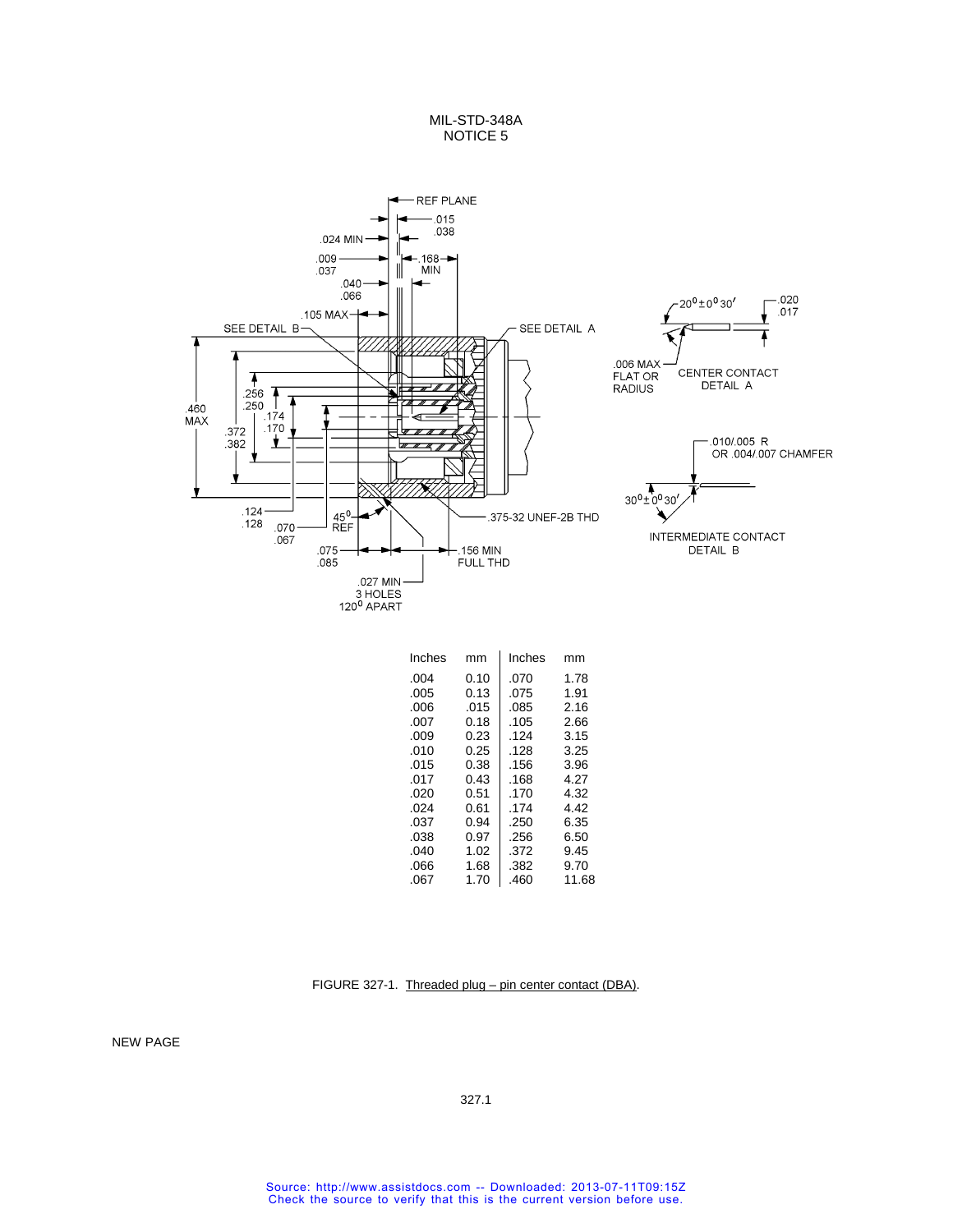

| Inches | mm   | Inches | mm   |
|--------|------|--------|------|
| .003   | 0.07 | .148   | 3.76 |
| .007   | 0.18 | .150   | 3.81 |
| .010   | 0.25 | .163   | 4.14 |
| .017   | 0.43 | .166   | 4.22 |
| .019   | 0.19 | .170   | 4.32 |
| .025   | 0.64 | .176   | 4.47 |
| .035   | 0.89 | .177   | 4.50 |
| .036   | 0.91 | .179   | 4.55 |
| .039   | 0.99 | .182   | 4.62 |
| .063   | 1.60 | .247   | 6.27 |
| .065   | 1.65 | .250   | 6.35 |
| .110   | 2.79 | .266   | 6.76 |
| .114   | 2.90 | .271   | 6.88 |
| .131   | 3.33 | .302   | 7.67 |
| .135   | 3.43 | .325   | 8.26 |
| .141   | 3.58 | .332   | 8.43 |
| .146   | 3.71 |        |      |

FIGURE 327-2. Threaded plug – socket center contact (DBA).

NEW PAGE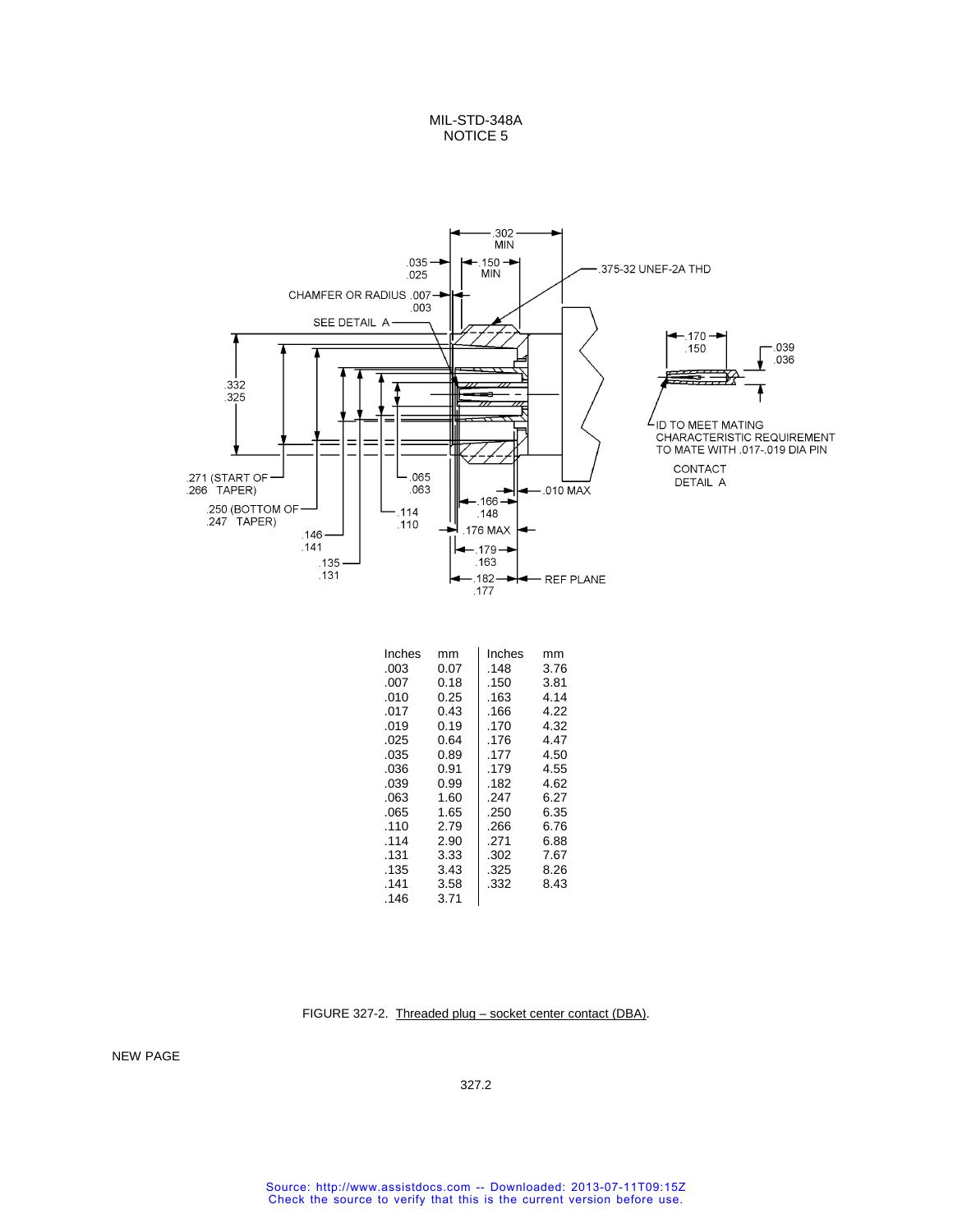

FEMALE

|            | Minimum |      | Maximum |      |
|------------|---------|------|---------|------|
| <b>LTR</b> | Inches  | mm   | Inches  | mm   |
| A∅         |         |      | .110    | 2.79 |
| В          | .000    | 0.00 | .008    | 0.20 |
| C          | .050    | 1.27 |         |      |
| D          | .068    | 1.73 |         |      |
| FØ         |         |      | .095    | 2.41 |
| F          |         |      | .023    | 0.58 |

1. Dimensions are in inches.

2. Metric equivalents are given for general information only.

3. Features to meet mechanical/electrical requirements when mated with SMPM male interface.

FIGURE 328-1. SMPM female interface.

NEW PAGE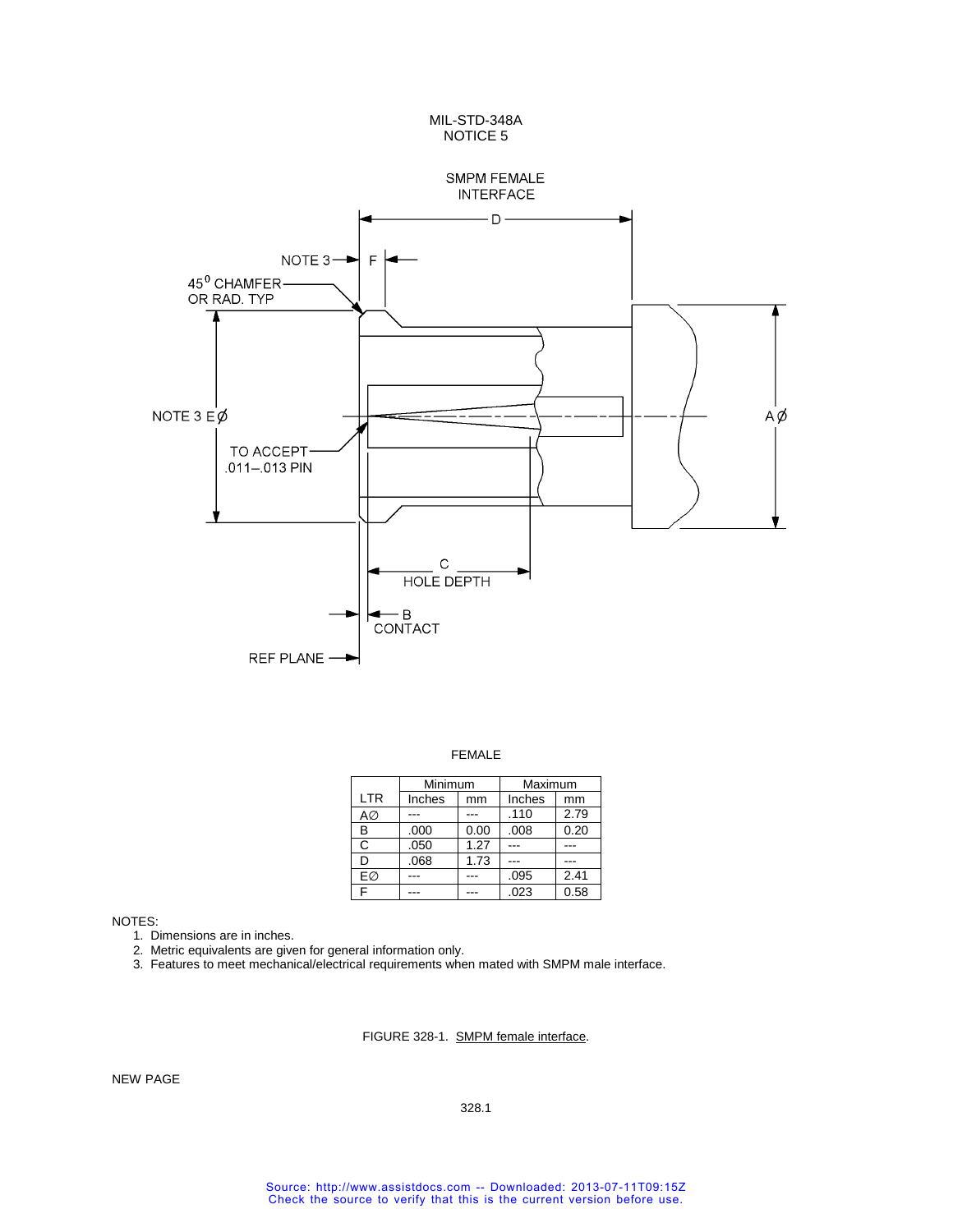



MALE

|            | Minimum |      | Maximum |      |
|------------|---------|------|---------|------|
| <b>LTR</b> | Inches  | mm   | Inches  | mm   |
| AØ         | .083    | 2.11 | .085    | 2.16 |
| <b>BØ</b>  | .111    | 2.82 | .115    | 2.92 |
| CØ         | .011    | 0.28 | .013    | 0.33 |
| DØ         | .086    | 2.18 | .088    | 2.24 |
| E.         | .030    | 0.76 | .045    | 1.14 |
| F          | .082    | 2.08 | .084    | 2.13 |
| G          | .062    | 1.57 | .072    | 1.83 |
| н          | .021    | 0.53 | .023    | 0.58 |
|            | .000    | 0.00 |         |      |

NOTES:

1. Dimensions are in inches.

2. Metric equivalents are given for general information only.

# FIGURE 328.2. SMPM male full detent interface.

NEW PAGE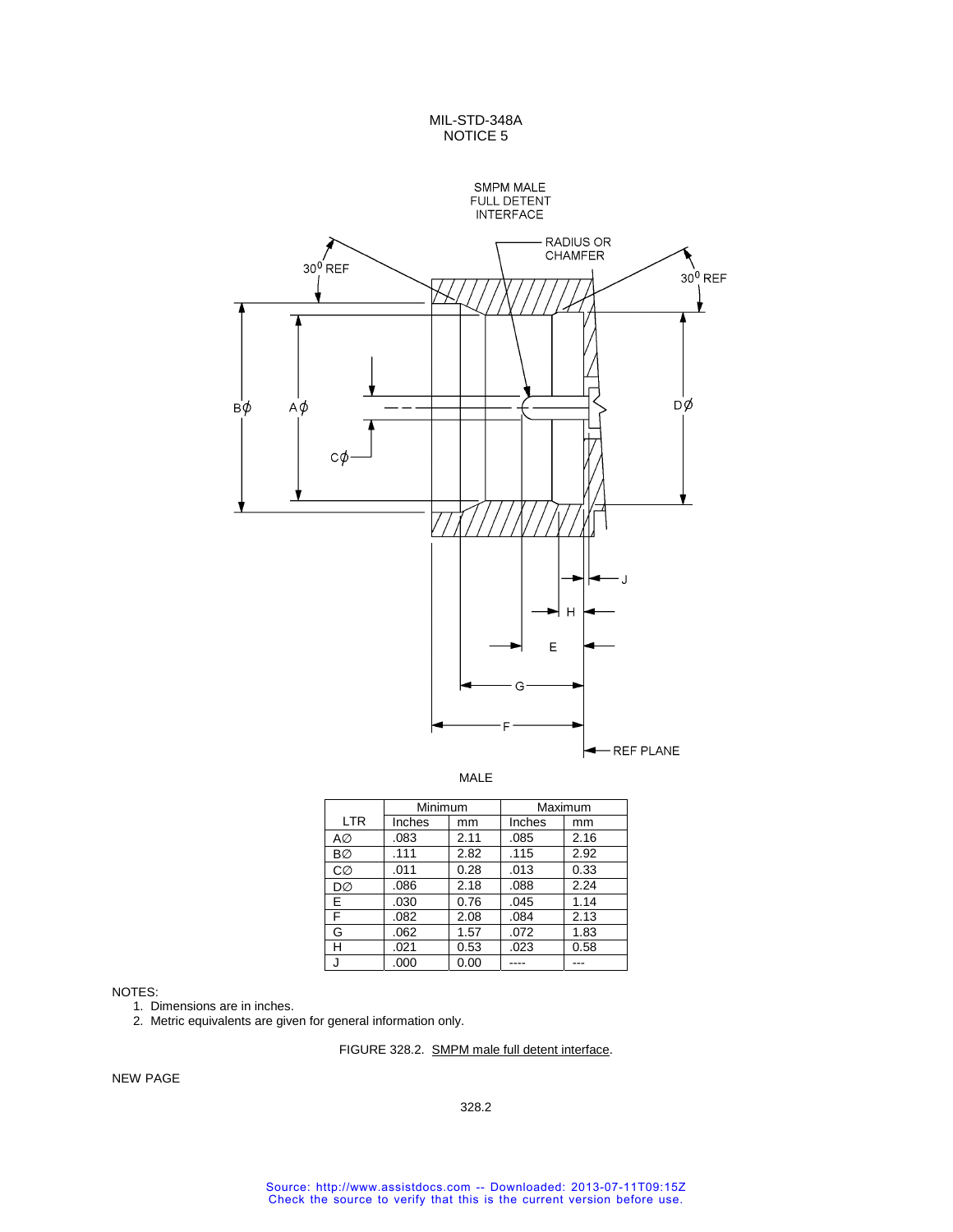

MALE

|            | Minimum |      | Maximum |      |
|------------|---------|------|---------|------|
| <b>LTR</b> | Inches  | mm   | Inches  | mm   |
| <b>BØ</b>  | .111    | 2.82 | .115    | 2.92 |
| CØ         | .011    | 0.28 | .013    | 0.33 |
| DØ         | .086    | 2.18 | .088    | 2.24 |
| Е          | .030    | 0.76 | .045    | 1.14 |
| F          | .082    | 2.08 | .084    | 2.13 |
| G          | .062    | 1.57 | .072    | 1.83 |
|            | .000    | 0.00 |         | .    |

NOTES:

1. Dimensions are in inches.

2. Metric equivalents are given for general information only.

FIGURE 328-3. SMPM male smooth bore interface.

NEW PAGE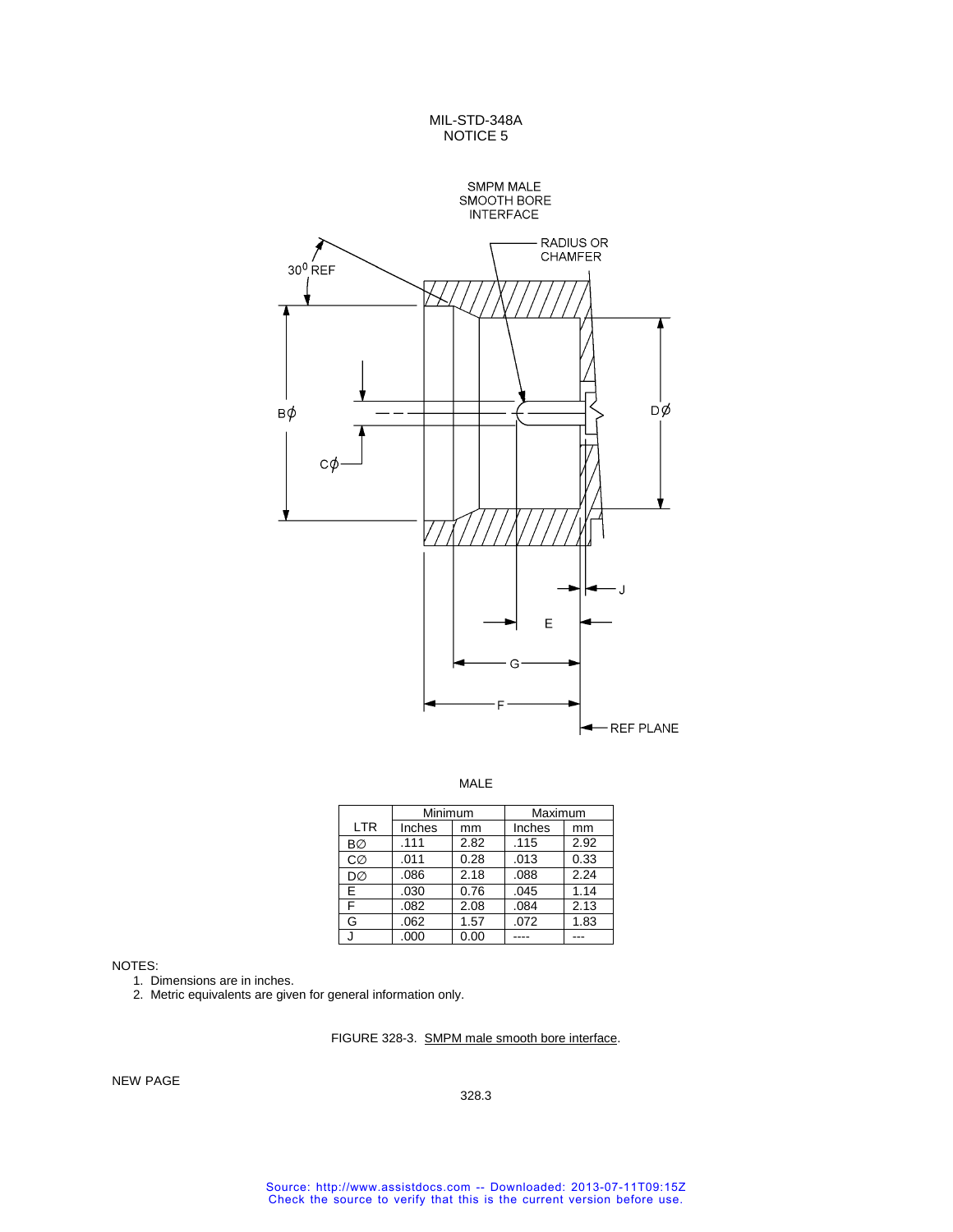



|     | MAI F        |               |  |
|-----|--------------|---------------|--|
| LTR | Minimum      | Maximum       |  |
|     | Inches (mm)  | Inches (mm)   |  |
| ØA  | .440 (11.18) |               |  |
| ØΒ  | .242(6.15)   | .246(6.25)    |  |
| ØD  | .124(3.15)   | .126(3.20)    |  |
| ØΕ  | .114(2.90)   | .116(2.95)    |  |
| ØF  | .0335(0.850) | .0345 (0.876) |  |
| G   | .175(4.45)   | .215(5.46)    |  |
| н   | .074 (1.88)  | .096(2.44)    |  |
| J   | .000         | .004(0.10)    |  |
| Κ   | .209(5.31)   | .212(5.38)    |  |
| L   | .065(1.65)   | .085(2.16)    |  |
| M   | .120(3.05)   | .130(3.30)    |  |
| N   | .030(0.76)   | .040(1.02)    |  |

#### NOTES:

1. When fully engaged, the two reference planes must coincide with metals contacts.

2. Metric equivalents are given for general information only.

# FIGURE 329-1. Interface series TK, pin contact.

NEW PAGE